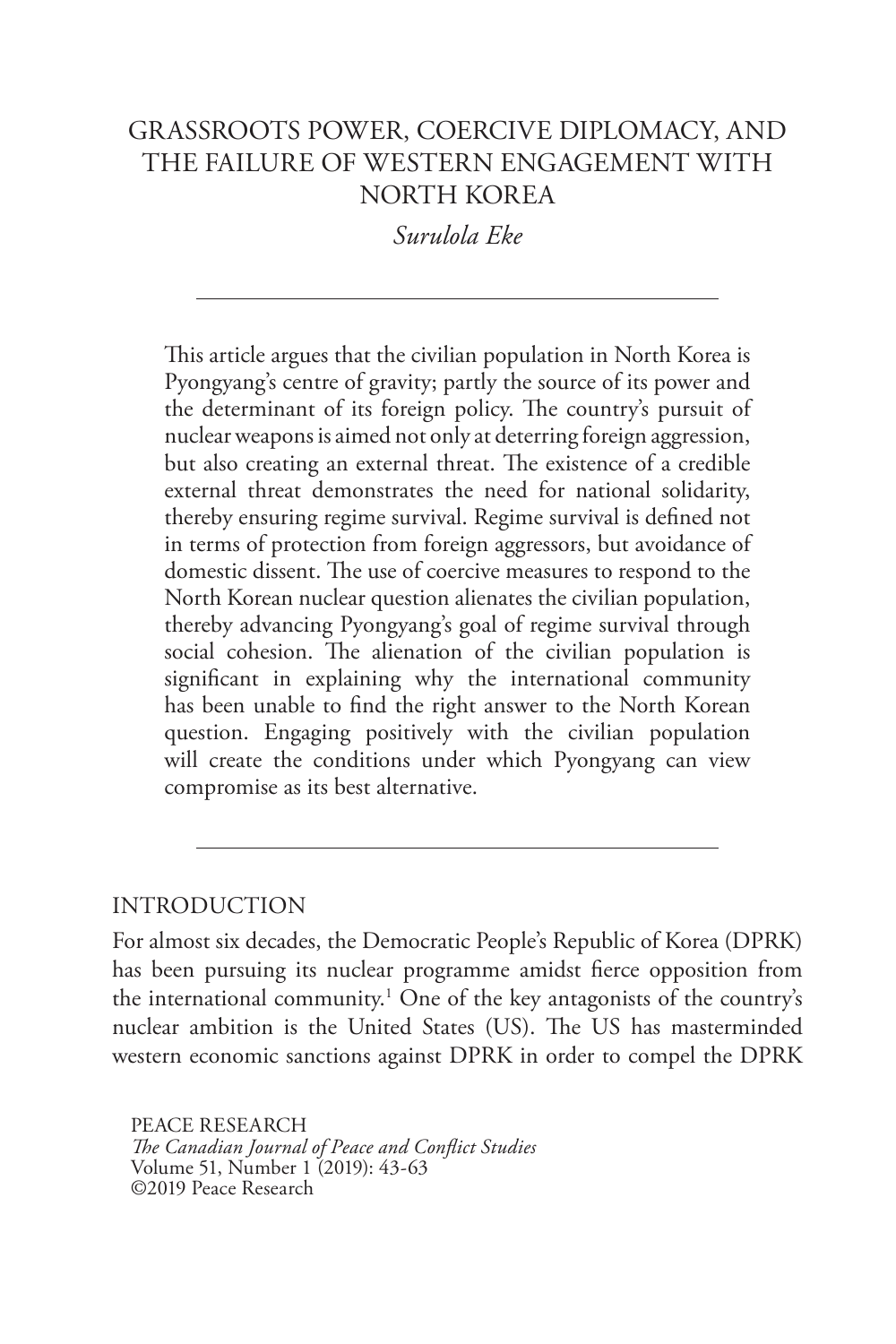government in Pyongyang to abandon its nuclear objectives. The "international community" has on several occasions attempted to resolve the dispute diplomatically. Despite the attempt at dialogue, the sanctions instituted against DPRK, the resultant economic toll, and isolation of its government in the international system, the country went ahead to develop nuclear weapons and continues to conduct further nuclear research in violation of several United Nations Security Council (UNSC) resolutions.2 I argue that the international community has failed to successfully produce a policy reversal in DPRK because they are yet to fully appreciate the significance of the civilian population.

The state-centric interventions are symptomatic of the realist assumption that states are the only significant actors in the international system. This assumption is reproduced in the ways Pyongyang's "belligerence" has been problematized, and by extension, the measures designed to contain the Kim regime. In other words, North Korea's nuclear ambition and its unwillingness to compromise are explained in ways that overstate the passivity of the Korean people. Thus, policy prescriptions that flow from these explanations do not include any potential roles for the civilian population. Yet, my review of Pyongyang's actions externally and domestically shows that the civilian population in North Korea constitute the central determinant of the country's foreign policy. I make this contention based on the understanding that the survival of the Kim regime is contingent upon the ideological control of the people. Even the strength of the military goes beyond their nuclear weapons and other weapons in their arsenal. Its strength, I argue, derives largely from the supply of soldiers from the civilian population who are willing to sacrifice their lives for the cause of the "nation." This support for the military is also a function of the ideological control over the population.

It is debatable whether the US adequately grasps the significance of the civilian population. On the one hand, its Army's psychological tactics of dropping propaganda leaflets into Korea during the war of the early 1950s supports the notion that it does. $3$  On the other hand, the use of economic sanctions to force a policy change in Pyongyang suggests differently. Given that economic sanctions impact the people more than government officials, the choice of this measure reflects, at best, a poor understanding of the relevance of the former. Thus, this paper recontextualizes the North Korean conflict in order to highlight the centrality of the civilian population in Pyongyang's calculations. I conclude by explaining how the international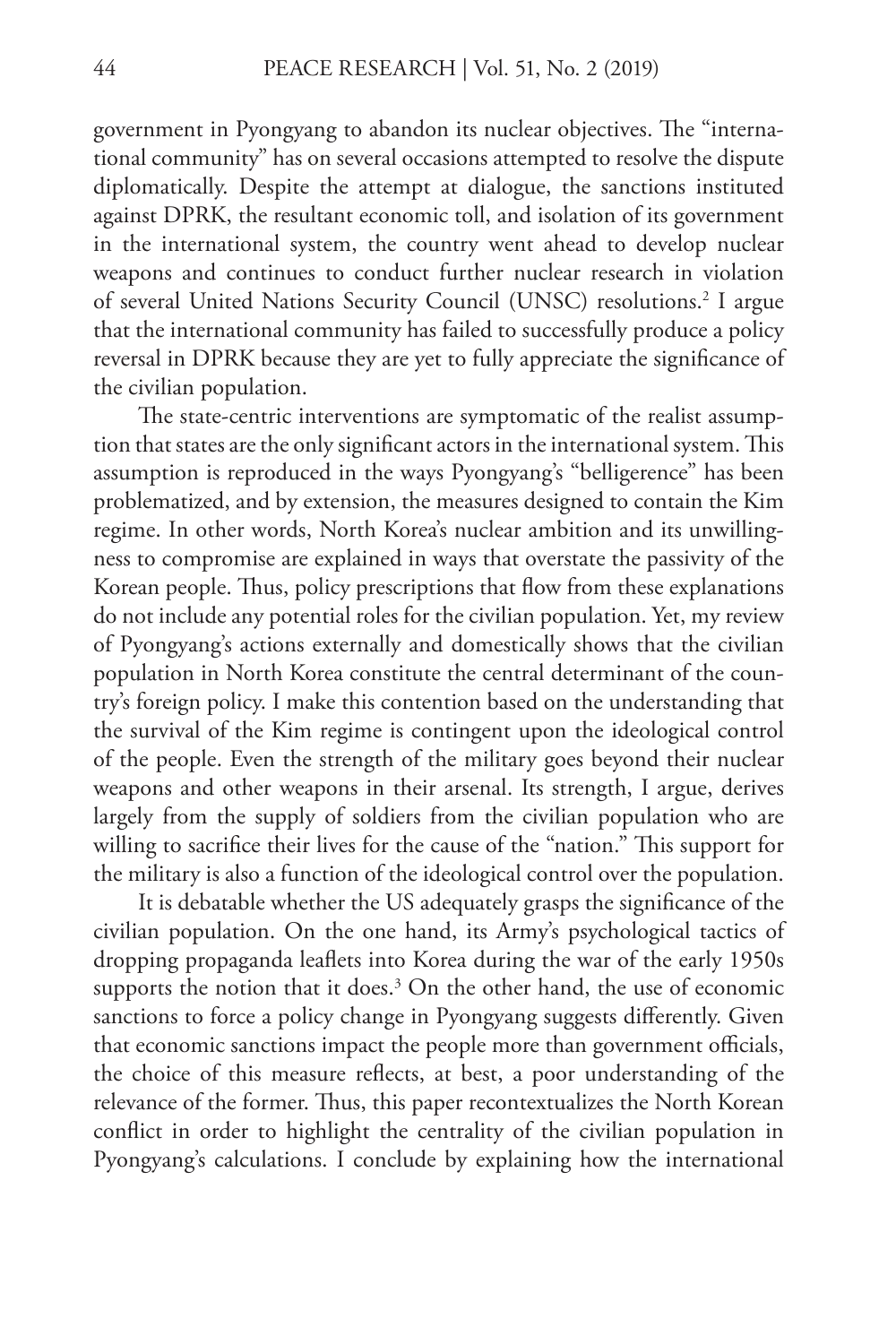community can engage with the Korean people to produce a policy reversal from the Kim regime—a change that doesn't threaten the human needs of any of the key stakeholders.

### US-LED EFFORT TO STRANGLE PYONGYANG INTO SUBMISSION

States adopt coercive diplomacy instead of overt military action because it does not embody the same potential for escalation as the use of military force nor does it usually suffer from domestic opposition as does the use of overt force to achieve political, economic, and other goals. It involves an attempt to influence an adversary's behaviour through the combined employment of pressure and persuasion.<sup>4</sup> Thus, at the heart of coercive diplomacy is the use of power to change the behaviour of an adversary in a conflict situation. Therefore, the success of such an exercise of power is defined in terms of a win for the party with power and a loss for the party against whom it is exercised. Although a better alternative to war, coercive "diplomacy" undermines the dignity of the nation, group, or person against whom it is targeted. One such form of "diplomacy" is the use of sanctions—economic, political or military—to effect changes in the policy of an adversary.

Sanctions can be defined as a government's conscious and intentional disruption or threat of disruption of relations with a target state, $5$  or threatening to instigate or instigating a freeze of relations between its allies and the target state, or both. Similarly, Ruediger Frank defines it as limited or broad measures adopted against an adversarial country in a conflict.6 One such measures that may be adopted is economic sanction. Economic sanctions, according to Jiyoun Park (2017), is the "withdrawal or threatened withdrawal of trade or financial relations... by other states or groups of states for the purpose of achieving foreign policy goals.7 Frank also refers to economic sanctions as the restriction of economic activities with an adversary in pursuance of foreign policy objectives.8 The foreign policy objectives that historically have been pursued through the imposition of sanctions are national security and international trade and investment interests. According to Frank, the national security objectives that may necessitate the application of sanctions include the need to control weapons proliferation, punish states that sponsor or condone terrorism, and deter aggressive states.<sup>9</sup>

Driven by the objective to protect the US homeland and allies in the Korean peninsula, the US government has imposed several sanctions on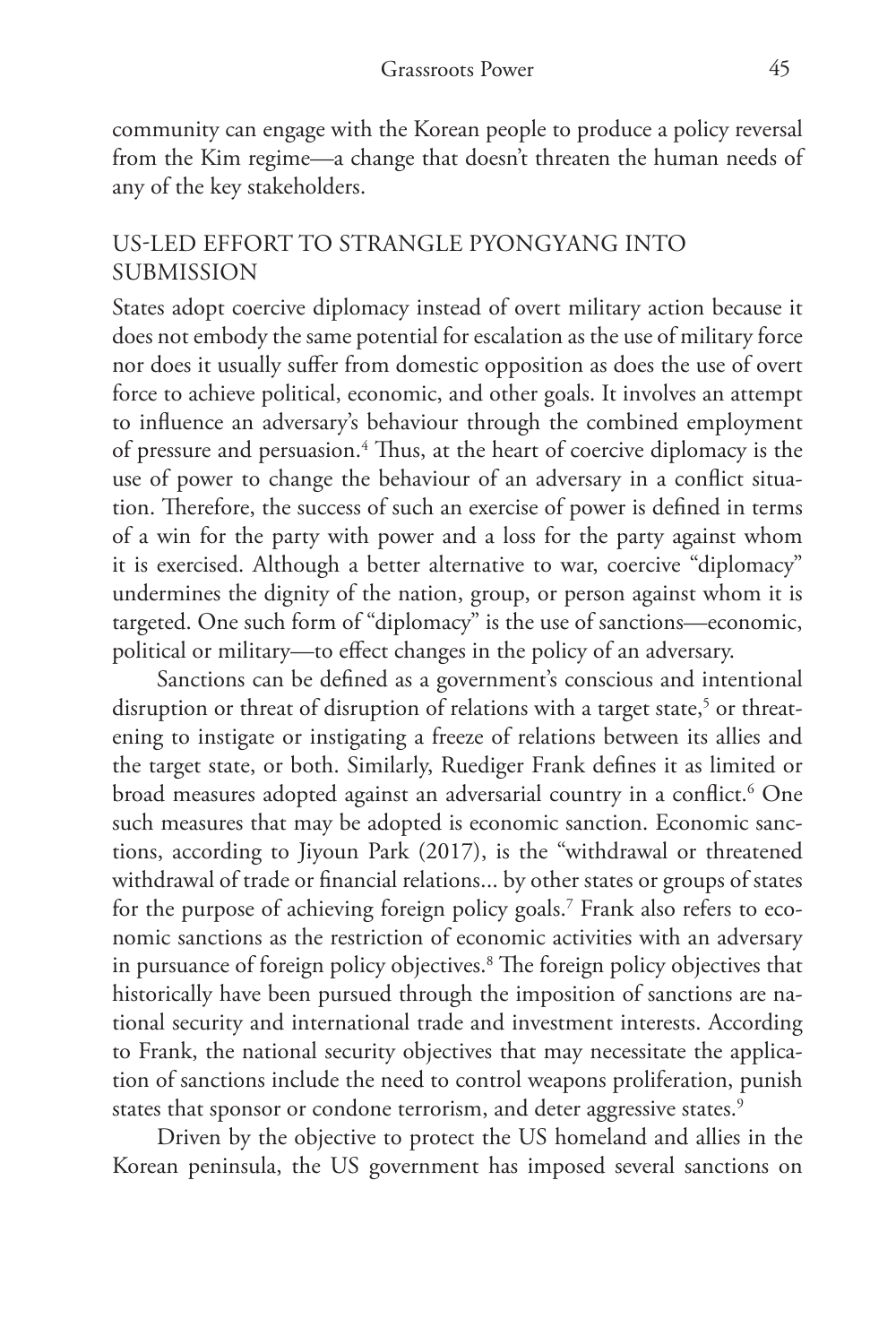DPRK to pressure Pyongyang to abandon its nuclear weapons programme. Some scholars have argued that the aim of sanctions against DPRK is not merely an attempt to force policy changes; it is also aimed at regime change. For example, Nitya Singh and Wootae Lee note that the collapse of the Kim regime through the creation of economic instability is the main purpose for the economic sanctions imposed on DPRK.<sup>10</sup> In his critique of sanctions, Johan Galtung notes that it is poor judgment for policy makers to assume that a particular amount of deprivation can produce the political disintegration.11 This objective of political disintegration, according to Singh and Lee, is premised on the belief that it is only with a different DPRK government that the US can have a constructive engagement to address the security concerns of the US.12 If correct, the objective reveals the win-lose orientation that drives the use of coercive "diplomacy" to address the Korean question—the US concern for its own security without caring about the security implication of its demands for the current DPRK government. The use of coercive diplomacy also helps to explain why DPRK pulled out of peace talks—the fact that their participation in the first place did not emanate from an objective assessment about the potential profitability of talks with the US, but due to the pressure of economic sanctions. In other words, even though an adversary is pressured into negotiations, there is no guarantee that they will enter a bad deal even when under pressure from a powerful adversary.

Beyond the DPRK case, the effectiveness of sanctions to change the policy of an adversarial state has been questioned by scholars of International Relations (IR). For example, Peter van Bergeijk doubts the effectiveness of sanctions against a state that is not an active participant in a free-market.<sup>13</sup> Similarly, Navin Bapat and Bo Ram Kwon argue that sanctioning states lack the political will to enforce the penalties associated with sanctions when they are violated by their own nationals.<sup>14</sup> Additionally, they note that on rare occasions in which enforcement is successful, the impact is still minimal because the political leaders have the resources to circumvent its effect, thereby leaving the burden for the local population to bear alone. Also, longitudinal studies have shown that the imposition of sanctions has a dismal track record as an approach in influencing the policy of an adversary. For example, in their study of 204 cases of sanctions between 1914 and 2007, Garry Clyde Hufbauer, Jeffery Schott and Kimberley Ann Elliot found that only 34 percent were successful in their objective to change the behaviour of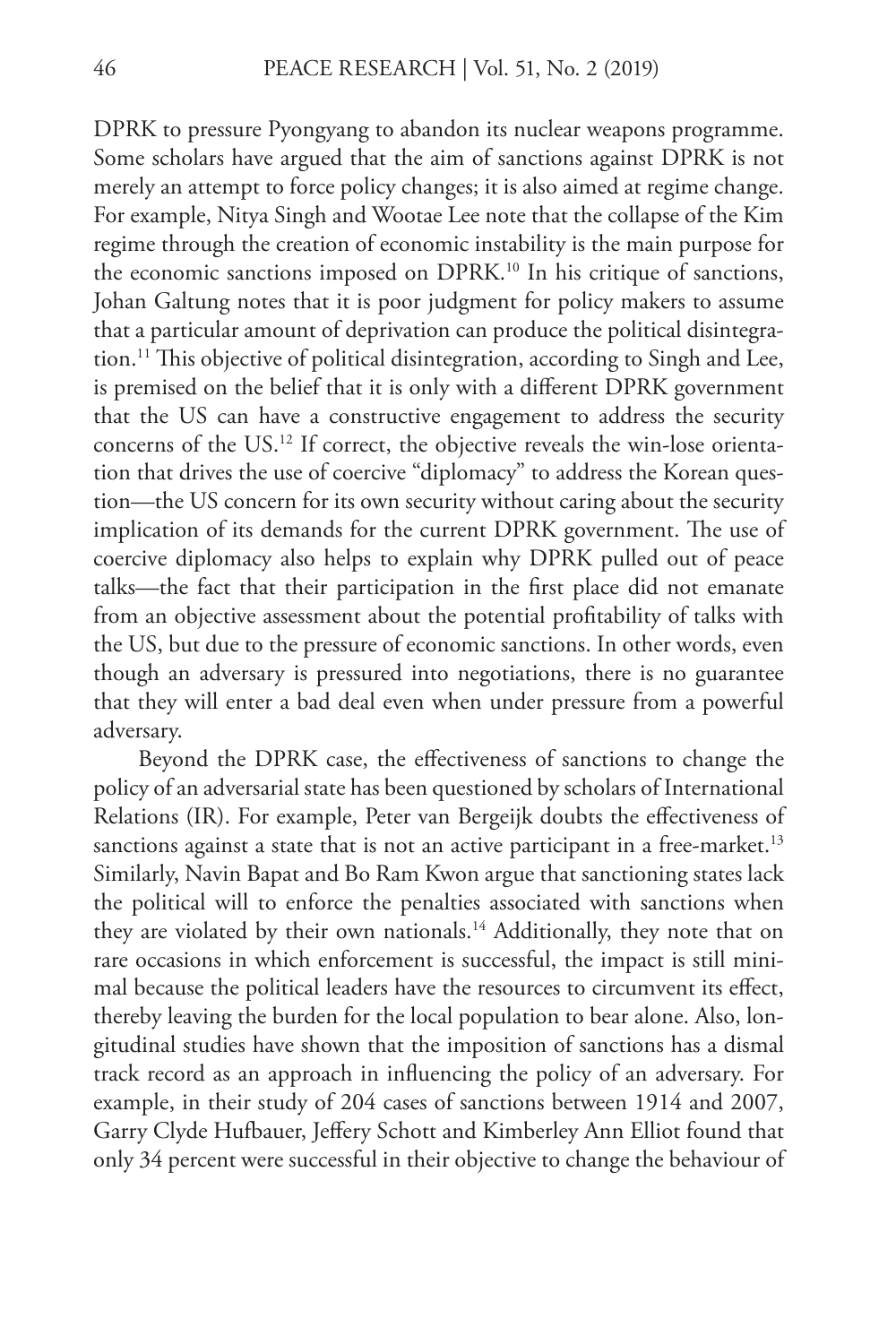the target.<sup>15</sup> Other studies have discovered lesser success rates of between 2 to 5 percent.<sup>16</sup>

Despite such findings, other IR scholars have advanced the idea that sanctions are an effective tool for making statesmen implement policies that they otherwise would not adopt. One such category of scholars is instrumental theorists who insist that the policy of hostile states can be altered through denial of access to critical resources and isolation in the international community.17 It has also been argued that sanctions can be effective if the target state has significant relations with the sanctioning state. South Korea and Taiwan are said to be good examples of countries, significantly integrated into the global economy, whose nuclear weapons objectives were abandoned in the 1970s after the US exerted mild financial pressures on them.18 Based on the underlying premise of the instrumental theorists it would be expected that a target which is geographically contiguous to a sanctioning state will easily succumb to sanctions from that state.

This outcome has not resulted from the sanctions imposed on Qatar by Saudi Arabia and other Gulf Cooperation Council (GCC) countries, such as the closing of Saudi Arabia's border with Qatar and the prohibition of the latter from the former's airspace. In overcoming the resultant burden, Qatar has turned to Turkey and Iran for food supplies and now routes its flights through the latter's airspace. The import of the Qatari case for this discussion is that the denial of access to critical resources can only produce the desired objective if there are no alternative sources for the same. A further implication of Qatar's survival strategy is that the sanctioning state may sometimes hastily try to compel the compliance of an adversary through power politics without carefully examining the overall condition of the target. The failure to fully understand an adversary's total situation because of the irresistible urge for realist power politics also resulted in America's imposition of sanctions on DPRK even though those sanctions aid, rather than hurt the Kim regime. I now discuss some of those sanctions.

The imposition of sanctions on DPRK by the US dates back to the early 1950s, meaning that a whole generation of North Koreans only know the US as an adversarial country. The first of these sanctions was the prohibition of all exports to DPRK, which came into effect on 28 June 1950.19 On 1 September 1951, the United States excluded DPRK from the list of Most Favoured Nation (MFN), which meant that higher tariffs applied to imports from DPRK and discouraged US businesses from patronising the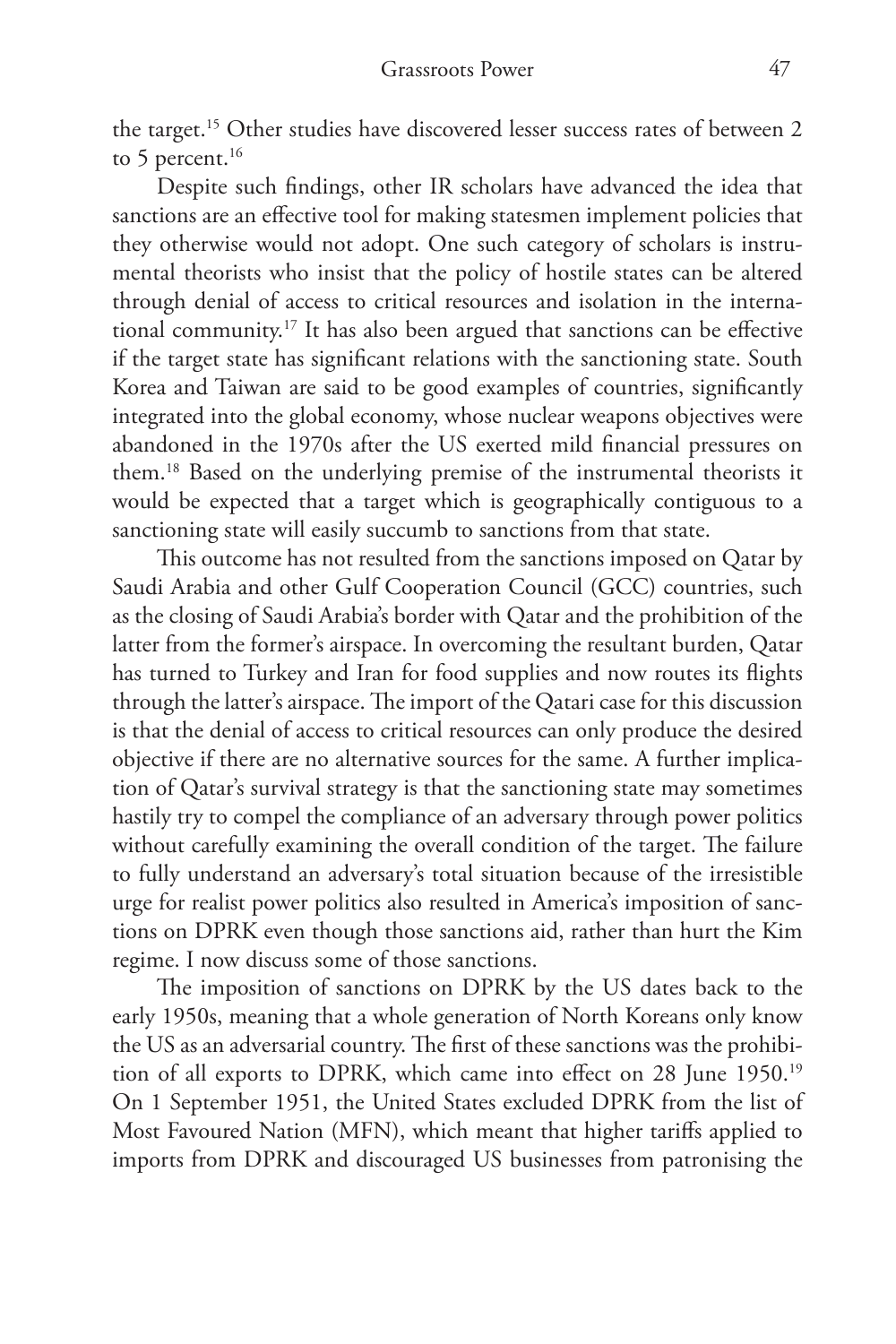country's companies.20 The US State Department also issued the International Traffic in Arms Regulations (ITAR) in August 1955 which prohibited imports and exports of defence equipment to DPRK and other countries.<sup>21</sup> The European Union (EU) also prohibits EU banks from having offices in DPRK and vice versa,<sup>22</sup> thus, significantly undermining the country's ability to operate in the global economy.

Although China remains DPRK's largest trading partner, it has been under pressure from the US to punish North Korea for continuing its nuclear programme. In response to US pressure, the four largest Chinese banks (Industrial and Commercial Bank of China, Bank of China, China Construction Bank, and the Agricultural Bank of China) suspended their business relationship with North Korea's Foreign Trade Bank in May 2013.<sup>23</sup> In February 2016, South Korea, another adversary of DPRK and a US ally, responded to DPRK's rocket launch by shutting down the Kaesong Industrial Complex, a major source of revenue for North Koreans.<sup>24</sup> In a bid to exert maximum pressure on DPRK, the Trump Administration, in November 2017, returned the country to America's list of state sponsors of terrorism and blacklisted one Chinese businessman and 13 companies for doing business with sanctioned DPRK companies. Sanctions have also been designed to have a direct impact on the Kim regime itself. Such targeted sanctions are commonly referred to as "smart" sanctions because they avoid impacting the civilian population.<sup>25</sup> The ban on luxury goods and on the export of the country's natural resources under United Nations Security Council (UNSC) resolution 2270 of March 2016 is one such smart sanction.<sup>27</sup>

As instrumental theorists argue, the above sanctions have strangled DPRK but have not resulted in the desired policy change; the sanctions did not prevent the country from acquiring nuclear weapons and have not succeeded in pressuring Pyongyang to scale back the enhancement of its nuclear weapons arsenal. Instead, the impact of the sanctions has been appropriated by the Kim administration to perpetuate its rule.

### DPRK'S NUCLEAR PROGRAM AS A STRATEGY FOR DOMESTIC CONTROL

The security threat posed by America's position, power and policies is manipulated by Pyongyang to keep the Korean people in a state of perpetual control. As Mun Suk Ahn explains, nuclear weapons capability is a political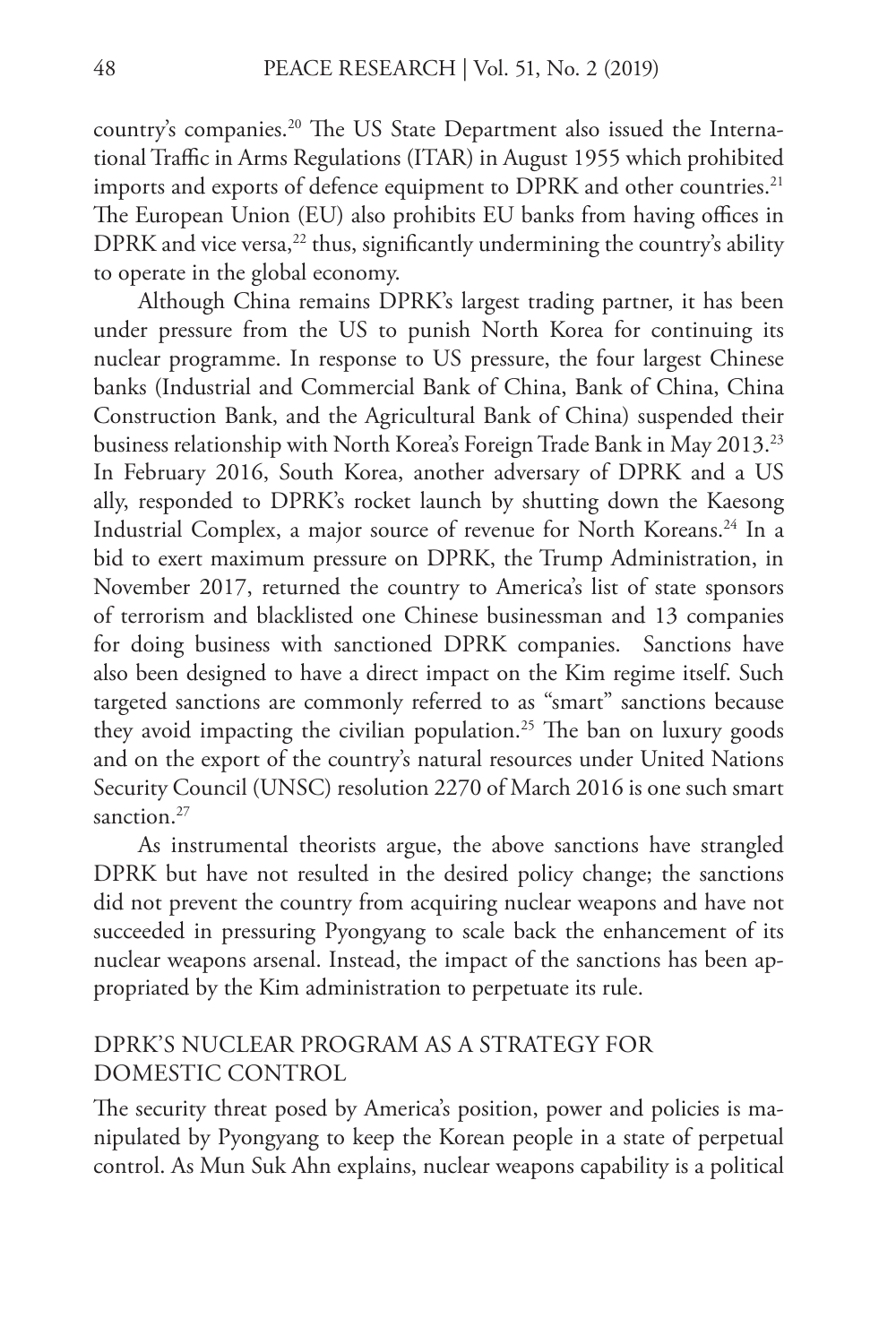instrument through which political actors strengthen their interests or positions domestically. Under this perspective, threats are amplified or downplayed based on the estimation of the kind of perception that can advance the interests of the national political elites.<sup>28</sup> In this sense, the threat posed by the US was manipulated to create high fear perception among the Korean people. In other words, Pyongyang's belligerence is not aimed at resisting US aggression per se. Rather, the goal is to demonstrate the regime's staunch commitment to protecting the homeland in the face of hostility from one of the world's superpowers. In essence, the aggressive pursuit of its nuclear weapons programme is meant to prove that the Kim regime is the country's only hope of fending off a possible US invasion, thereby legitimizing its rule. Given this motivation, I argue that the regime will continue to advance its nuclear capabilities as long as it remains a mechanism for controlling the civilians to reduce the prospects of rebellion and as long as the regime lacks an internal basis of legitimacy.

Stephan Haggard and Marcus Noland have argued that nuclear development afforded the Kim regime an opportunity to gain legitimacy domestically which it seriously needed in the face of dwindling economic fortunes.29 Similarly, Jongseok Woo notes that DPRK employs nuclear weapons development to create a sense of national pride among ordinary people and key elites, and manipulates international reaction to its nuclear programme to generate security threats based on which the regime's intolerance of political opposition is rationalized. This strategy, according to Woo, flows from the late Kim Jong-Il's belief that the Socialist bloc collapsed not because those states failed militarily or economically, but due to the lack of ideological indoctrination among their citizens.30 Thus, for Kim Jong-Il, the development of "cult followership" domestically was the guarantor of regime survival, and the way to achieve this kind of followership was to develop nuclear weapons.

The argument above is supported by Hyo Jong Son's contention that political leaders pursuing nuclear weapons capability can "lock in nuclear development" to advance their political interests.<sup>31</sup> Haggard and Noland make an important argument by suggesting that the economic problems in DPRK undermine the legitimacy of the Kim regime, thus, leading it to pursue nuclear weapons development. However, they do not state why the regime opted for nuclear weapons development instead of economic reforms. Woo's perspective helps to clarify why the Kim regime chose to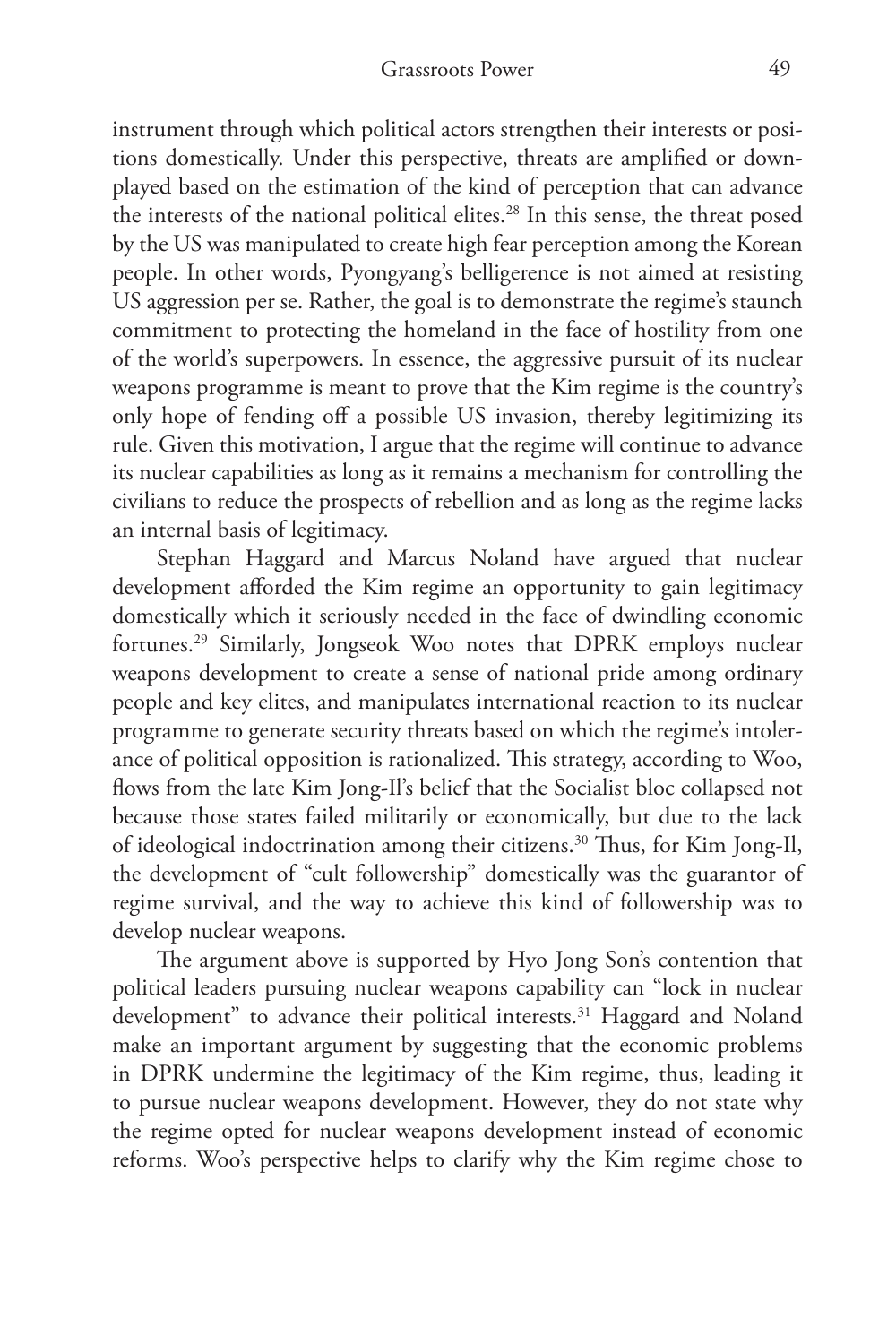sustain its grip on power through acquiring nuclear weapons rather than other means<sup>32</sup> —economic development, for example. Whereas performance through economic development could have created "cult followership" as in Venezuela under Hugo Chavez, the muting of political opposition cannot be rationalized by economic performance. Thus, in nuclear weapons, the Kim regime sees a weapon to prohibit dissent and an instrument for promoting solidarity through national pride.

Historically, however, the Kim family has promoted internal cohesion (or coercion) through means other than nuclear weapons development. For example, it appropriated the war with Japan and the Korean war to create an ideology of self-reliance and isolation.<sup>33</sup> Given his role in the armed resistance against Japanese invasion during the Second World War, Kim Il-Sung was able to justify clamping down on political dissenters by stressing the importance of solidarity in fending off external threats. Not only did Kim Il-Sung leverage his involvement in the resistance against Japan to rationalize his intolerance of opposition voices, the guerrilla tactics employed were extended to the general society to facilitate mass mobilization of the Korean people.<sup>34</sup> As alluded to by Woo,<sup>35</sup> the Kim regime perceived the ideological indoctrination of the people as a critical factor of regime survival. Thus, the Juche ideology was espoused to control the cognitive systems of the Korean people in order to make them susceptible to manipulation. The ideology includes ideas of political autonomy, economic self-reliance, and self-defence. Kim Il-Sung was promoted as the guarantor of this DPRK form of independence, hence the protection of the regime was advanced as the only means through which the people could safeguard their autonomy.<sup>36</sup> In other words, the regime promoted an isolationist ideology that engendered groupthink and facilitated compliance with the dictates of Kim Il-Sung.

Despite its contribution to the longevity of the Kim dynasty, the ideology of self-reliance was relaxed in the face of economic problems that necessitated Pyongyang's acceptance of food aid in the early 1990s. As Juche lost its charm, the Kim regime had to seek alternative means of instilling a sense of national pride. Nuclear weapons development was that alternative,<sup>37</sup> but its function transcends the promotion of national prestige. Because DPRK lacks a legitimate mechanism of political transition, each political leader selected by an incumbent must consolidate this position by securing the loyalty of key military elites. Ahn notes that Kim Jong-Il's approach to ensuring the security of his regime was to stress a "military-first" policy,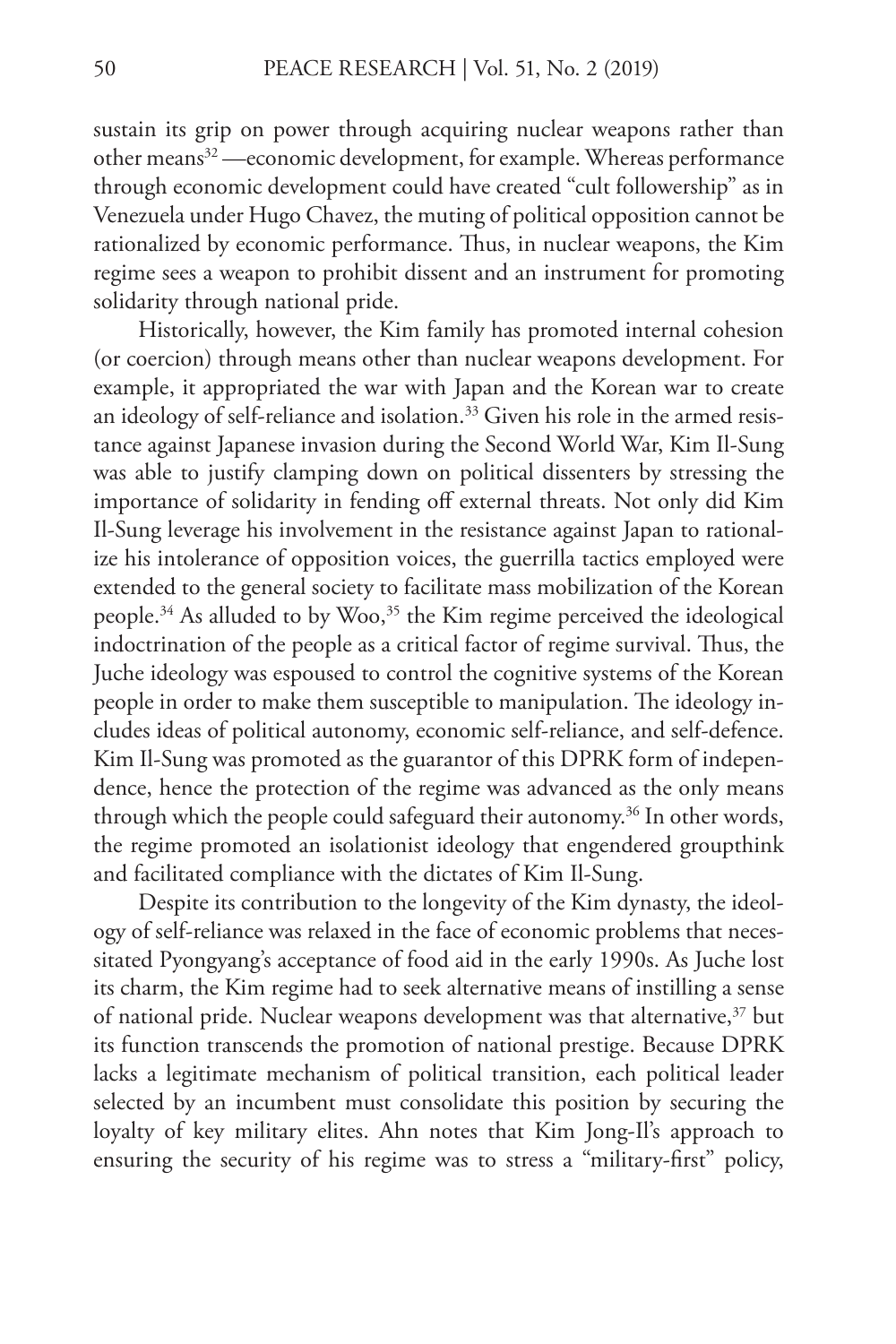which prioritized military spending over economic development. According to Ahn, the development of nuclear weapons to strengthen DPRK's military was a corollary of this policy.<sup>38</sup> Not only did this strategy strengthen the DPRK's military, there is ample evidence suggesting that it helped to galvanise support for Jong-Il within the military establishment.

For example, on the 10th commemoration ceremony of Kim Jong-Il's appointment as North Korean Armed Forces supreme commander, Vice Marshall Cho Myong-Nok, stated that because the Korean People's Army (KPA) had been strengthened through Kim Jong-Il's uncommon leadership, its officers must now be prepared to "fight for the supreme commander."39 In the same vein, in commemorating Kim Jong-Il's 9th anniversary as supreme leader of DPRK in 2002, the Chief of the General Staff of the North Korean Army, Vice Marshal Kim Yong Chu'un, stated that the soldiers of the KPA are in "perfect harmony" with Jong-Il in promoting his "military-first" policy so much so that "the first, second and third duties of every soldier" is to secure the Kim regime and the country's socialist system.<sup>40</sup> If Jong-Il's hold on power was threatened by political rivals, Kim Jong-Un's position was dangerously uncertain given his young age and inexperience at the time he became DPRK's supreme leader.

Having inherited power from his late father with only a short prior relationship with the Party and Army, Kim Jong-Un was faced with a greater challenge of consolidating the control of the civilian population and obtaining the loyalty of the military. Although Kim Jong-Un modified his father's "military-first" policy by transferring power from the KPA back to the Korean Workers Party (KWP), Park notes that he essentially maintains Kim Jong-Il's nuclear policy.<sup>41</sup> Thus, the escalation of Pyongyang's war rhetoric and the acceleration of DPRK's nuclear weapons programme under Kim Jong-Un can best be understood within the context of the need to overcome his internal political deficits. As Sun Lee Dong notes,

[I]n the potentially violent succession process, North Korean politicians and soldiers had strong incentives for using force. Emerging politicians needed to secure soldiers' loyalty by demonstrating tangible military accomplishments and signalling their commitment to military ideals. Soldiers, for their part, supported military operations in order to signal their loyalty to the new leaders. The resultant uses of force were particularly large scale and bold...<sup>42</sup>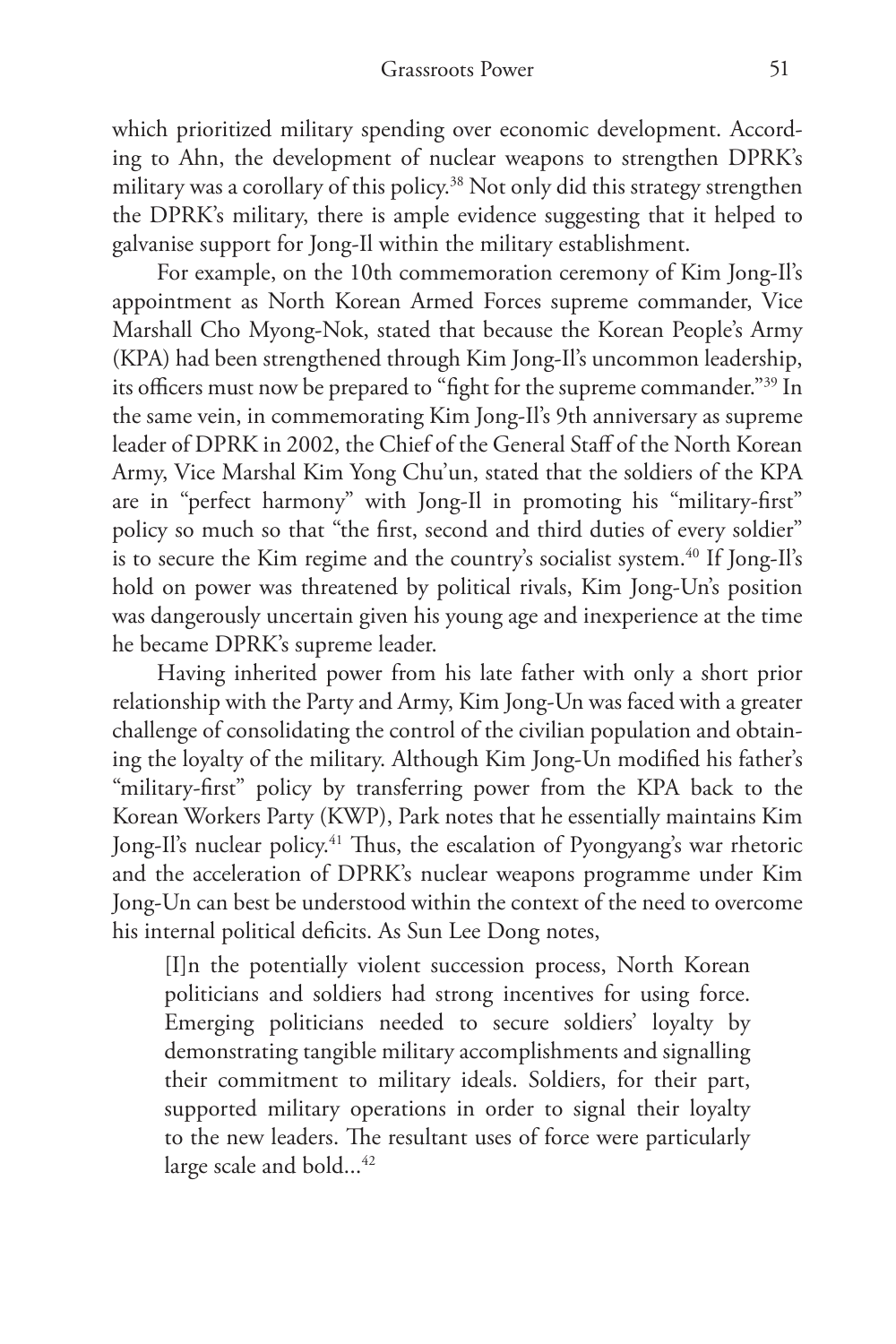The way in which the Kim dynasty has been sustained through military loyalty cannot be divorced from the control of the civilian population. In other words, acquiring nuclear weapons facilitates the development of national pride and military loyalty. Both these outcomes work in tandem to ensure the survival of the Kim regime. The military is responsible for protecting the country's autonomy and the people's pride in the nation flows from this autonomy. Thus, the military is guaranteed a steady supply of human resource since it is the pride-sustaining institution of the state and the rule of the supreme leader becomes invaluable since he doubles as the supreme commander of the KPA.

## EFFECTS OF COERCIVE DIPLOMACY: PLAYING INTO THE HANDS OF NORTH KOREA'S STRONGMEN

The logic of sanctions is that as long as the demand for goods and services in a country does not change even when prices rise, reducing their supply can be used to cause price increases thereby pressuring an adversarial state to change its policy. The actions of the segment of the population that lack the resources to keep up with increasing prices are expected to provide the linkage between economic pressure and political change. This expectation is based on the belief that a large part of the population will lack the resources to overcome the economic pressures resulting from the increase in the prices of goods and services, and that they will channel the resultant frustration to the government who would then be pressured to improve the situation.<sup>43</sup>

This perspective implies the government will have to comply with the demands of the sanctioning state so that the supply of the restricted goods and services can be restored. As stated in the previous section and demonstrated below, the sanctions against DPRK have produced enormous economic and other related problems, but the resultant pressure has not translated into pressure on the Kim regime for policy reversal. The consequences of the sanctions imposed on DPRK can be divided into direct and indirect effects. The indirect effects which emanate from the government's attempt to overcome the economic and political challenges engendered by sanctions include forced overseas labour, increased surveillance, and a greater crackdown on dissent. The direct effects of sanctions include the reduction in foreign investment and the concomitant loss of revenue, poverty, and death.

The closure of the Kaesong Industrial Complex in February 2016 dealt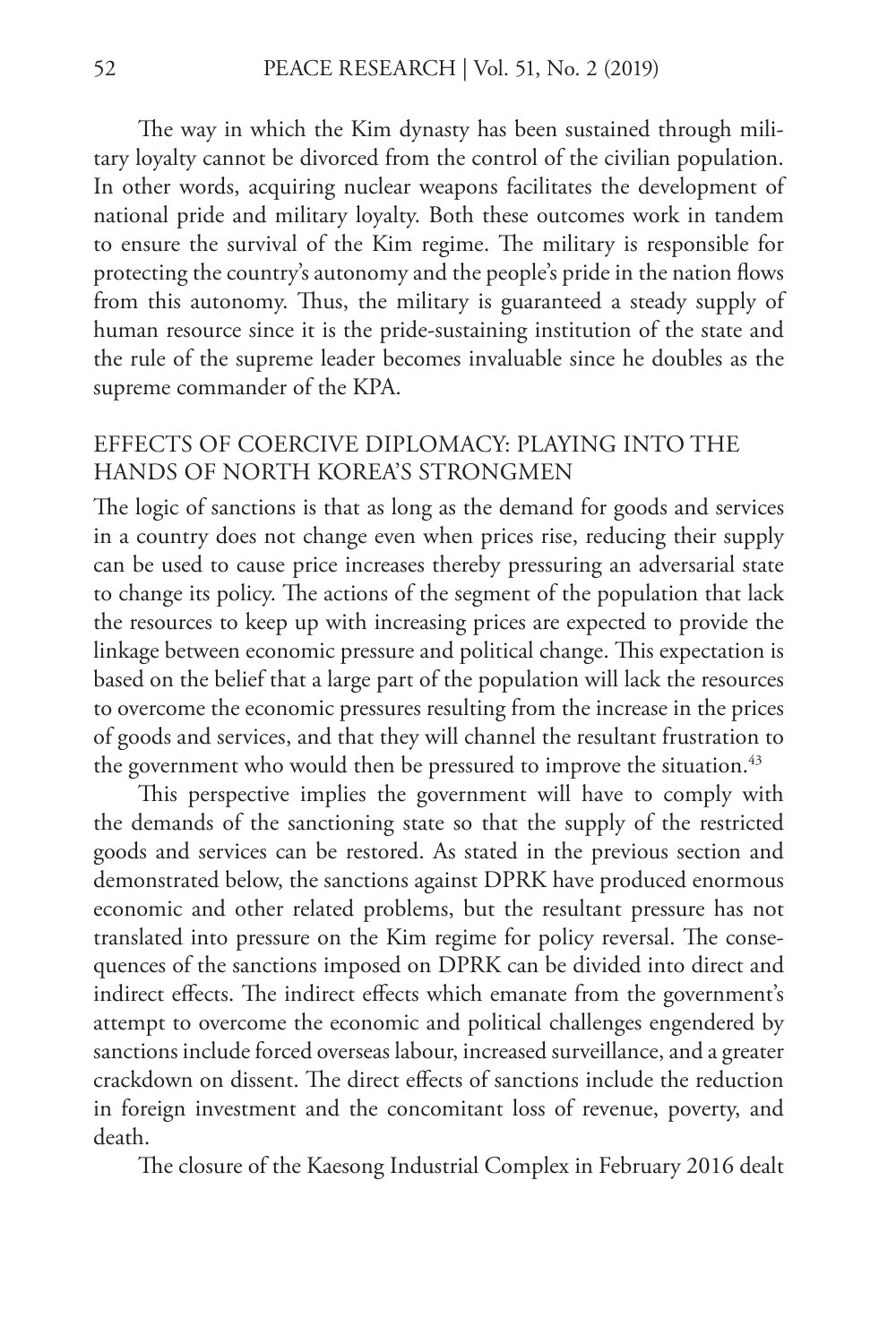a significant economic blow to DPRK, especially the civilian population. Although only 20% of the \$100 million wage bill that accrued to DPRK annually from the Complex went to the North Korean workers themselves, its closure undermined the ability of about 54,000 North Koreans to meet their basic needs.<sup>44</sup> The total value of trade between China and DPRK reduced from \$3.14 billion to \$2.95 billion in 2012. Additionally, Chinese exports to DPRK declined by 14% between January and June, 2013.<sup>45</sup> These reductions cannot be unconnected with US-inspired Chinese sanctions on DPRK, such as the suspension of banking relations and others. The impact of the reduced volume of trade on DPRK's economy can best be appreciated in the context of China's share in the overall volume of DPRK's foreign trade. China is the destination of 42% of DPRK's exports and the source of 57% of the country's imports.<sup>46</sup> Thus, it is plausible to argue that a 14 percent reduction in China's export to DPRK dealt a serious blow to the country in terms of goods and service availability. However, this is not to suggest that sanctions are the only beast in the room. In other words, the economic restrictions imposed by the US and its allies are not the only cause of poverty in DPRK.

Haeyung Kim argues that the dearth of foreign investment occasioned by sanctions inhibits trade liberalization and other economic reforms in DPRK and undermines the government's effort to produce better economic outcomes for North Koreans.<sup>47</sup> The author's main argument is that economic sanctions are a major cause of North Koreans' loss of economic rights.<sup>48</sup> Although, as shown above, sanctions have had a negative impact on the ability of North Koreans to meet their basic needs, the author's argument presupposes that the Kim regime is disposed to liberalizing the country's economy and prioritizing the welfare of its people over its survival. Such an argument is ahistorical as it ignores how the regime has prioritized military development over economic prosperity over the years. In addition, the argument is inconsistent with the behaviour of the Kim regime in terms of its pursuit of nuclear weapons and engagement with the US government. If indeed the government was interested in economic reforms and sanctions were undermining this objective, then the logical thing to do would be to accede to America's demands by suspending further nuclear activities in exchange for an end to sanctions. Of course, this has not happened yet and does not seem to be in the calculations of Pyongyang.

The scholarship on coercive diplomacy, $49$  argues that one way to make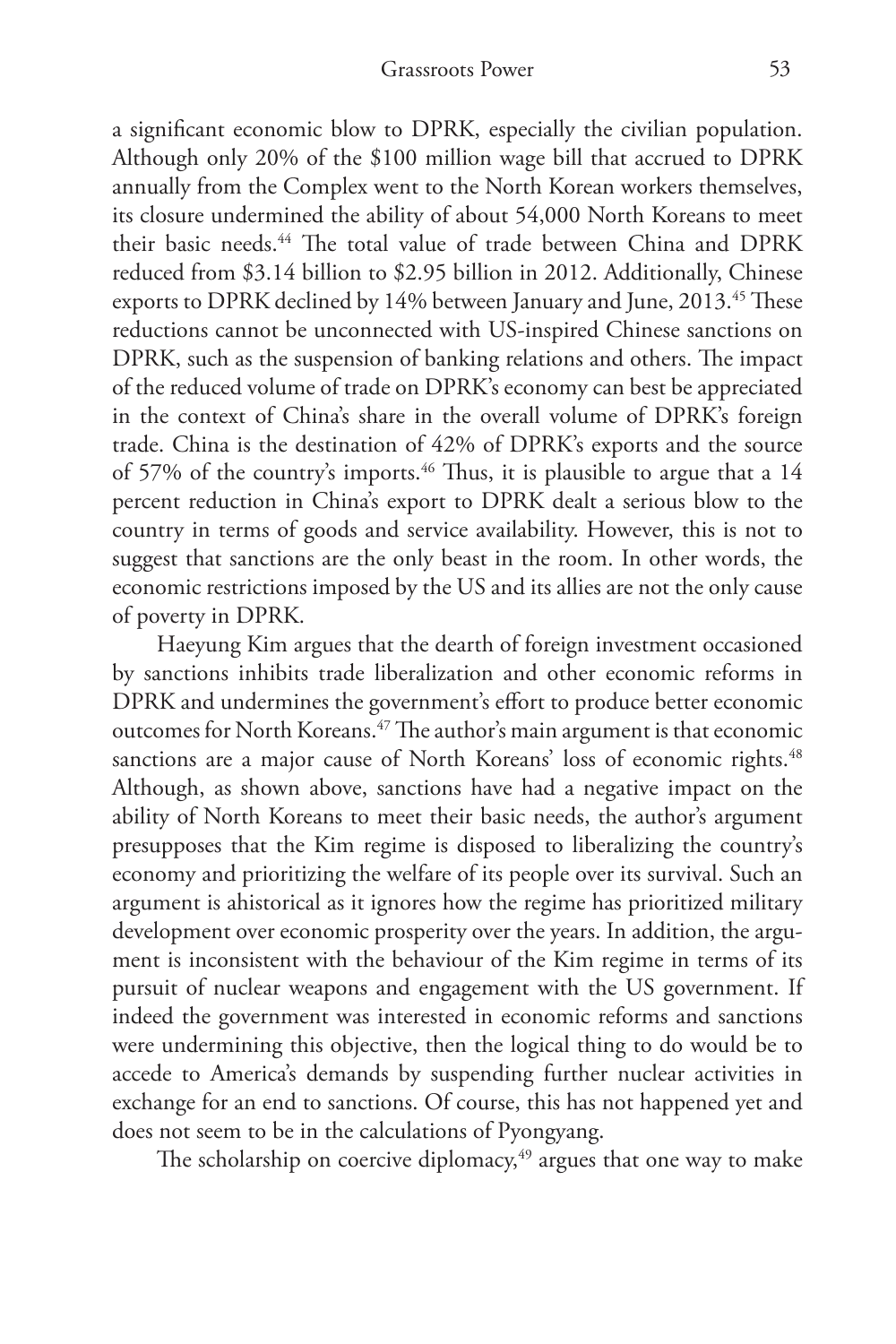economic sanctions effective is to ensure that they are "smart". That is, to impose them on significant figures in the target country. The idea is that political change will stem not from generalised sanctions, but policies that restrict policy-makers' access to important resources and affect them personally.50 One such "smart" sanction was the prohibition of any business dealings between US companies and the Macao Bank due to the latter's clandestine dealings with the DPRK government. The sanction resulted in Kim Jung-Il losing about \$25 million. This sanction has been touted as the most effective yet because it resulted in personal discomfort for top officials of the DPRK regime.<sup>51</sup> Unfortunately, however, such assessment of the effectiveness of "smart" sanctions ignores the indirect consequences, specifically the actions taken by the regime in a bid to offset the shortfall in revenue, such as forced overseas labour, etc. For example, it has been reported that the Kim regime receives between \$200-\$300 million from forced overseas labour, especially in China and South Korea.<sup>52</sup> Thus, the responses of the regime to targeted sanctions must be included in evaluating their effectiveness or otherwise.

As noted in the previous section, the use of sanctions to change the behaviour of an adversary has a poor record globally. In the case of DPRK, attempts to explain its ineffectiveness have revolved around the conduct of the entities responsible for implementing them, the responses of the civilian population, and the actions of the DPRK government. The language used in United Nations Security Council resolutions is said to foster asymmetric compliance. For example, Jin A. Kim notes that Resolution 1718, which froze the assets of individuals involved in DPRK's nuclear programme, requires that implementing states fulfill this obligation in accordance with their national laws.<sup>53</sup> Kim suggests that the language produces an uneven commitment of states to executing sanctions because it does not strictly demand compliance (pp. 319-322).<sup>54</sup> In addition to Kim's point, the individual responsibility of states and the established asymmetry in their capacity both make the uneven implementation of sanctions likely. The factors also call into question the rationality of sanctions as a tool of coercive "diplomacy." In other words, if their successful implementation ultimately depends on individual states and their will and capacity to execute them, how can such measures be expected to be effective enough to change the behaviour of a determined adversary like the Kim regime?

Apart from the schizophrenic implementation, the way North Koreans have responded to the consequences of sanctions, for example, the inability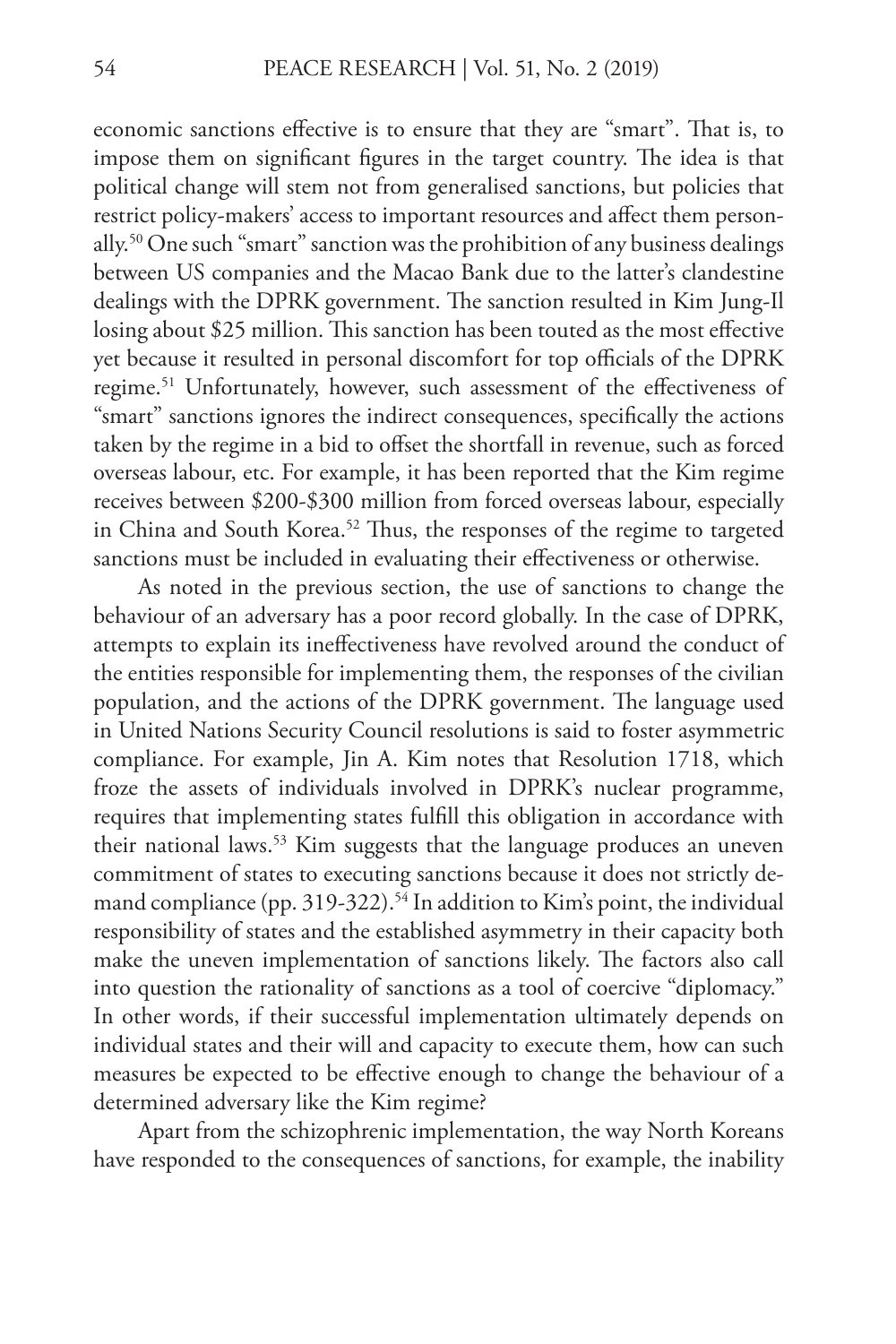of the regime to sustain the central distribution of food and other goods, is also an explanation for the ineffectiveness of sanctions. To overcome the shortfall in the supply of basic goods, the Korean people sought alternative sources of these basic goods, resulting in the emergence of street markets or what In-Taek Hyun refers to as Jangmadang.<sup>55</sup> These markets, according to Mikael Weissmann and Linus Hagstrom, have grown in size to the extent that they now constitute a second tier, or in their words, shadow, economy that exists side by side with the official state-controlled one.<sup>56</sup> Although between 30-70% of the profit of these privately-owned ventures goes to the regime, they provide an avenue for people to satisfy their needs without help from the state. From the point of view of Weissmann and Hagstrom, sanctions have been ineffective because of the difficulty in targeting this semi-official market, but there is no doubt that the Kim regime allows such semi-official trade practices to continue because it is beneficial to its survival. Thus, rather than seeing the shadow market as merely a reason for the ineffectiveness of sanctions, we should understand it as part of the regime's effort to ward off any potential uprising in response to its economic failures.

The regime has also attempted to sidestep sanctions through other means. As noted above, it dispatches thousands of North Koreans to work overseas and receives the larger part of their wages. In addition, it evades export and import sanctions by using trading routes that have poor capacities for inspection and control.<sup>57</sup> These factors are important for understanding why sanctions have been ineffective in changing the nuclear policy of DPRK. However, what is of utmost significance is how the regime has appropriated these sanctions to its advantage. Simply put, sanctions provided an opportunity for the regime to blame external forces for the failure of its economic policies and evidence of why its isolationist and military first policies are in the best interest of the country. The processes which enabled the appropriation of sanctions in this way, more than anything else, are important for understanding why the economic pressures on the population have not translated to pressure on the regime. In other words, the important question is not why sanctions have failed, but why they should be seen as a gift to the DPRK's strongmen. The answer to this question lies in understanding the political ideologies of Juche and Songun. I next examine how these ideologies aid the regime's appropriation of sanctions for its benefit.

The Juche ideology, briefly noted above, emphasizes the importance of an independent military, a self-reliant economy, and an autonomous political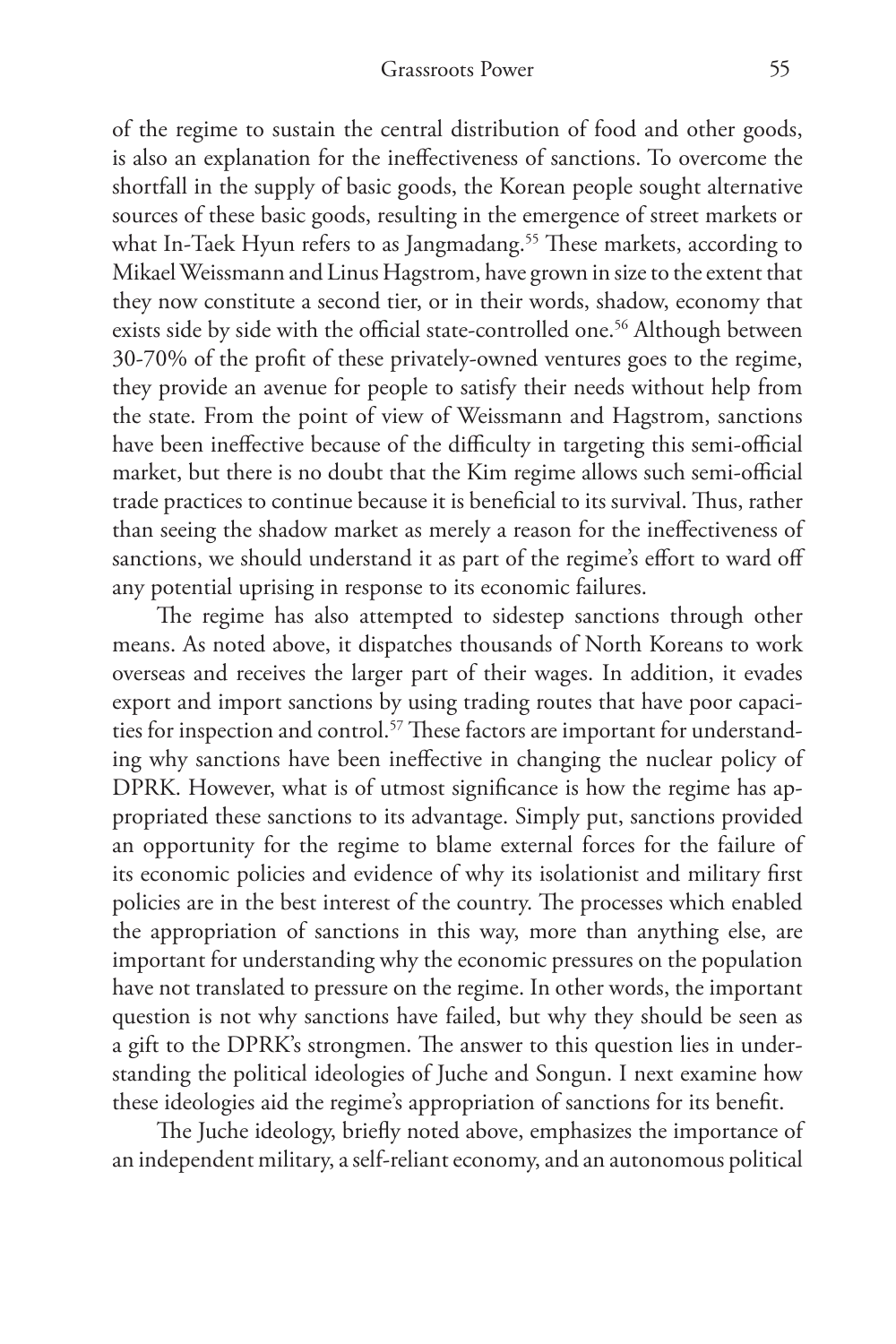system in DPRK. Under Juche, the supreme leader is the only source of policy and custodian of the country's freedoms. Because he serves in the interest of Koreans, his decisions, according to Juche, cannot be subject to review by external entities. An independent military, according to this ideology, is necessary to guarantee national security, and national security can be guaranteed through pre-emptive offense or defense. Economic autonomy in the context of Juche implies the development of the economy with locally available resources.58 Songun, meaning "military first", was developed by Kim Jong-Il based on the perception of a changing world in which national sovereignty was increasingly threatened by the hegemonic ambitions of America.59 It stresses that the people must be ready to pay any price in the effort to protect the country's autonomy.<sup>60</sup> The Songun ideology was developed as justification for prioritizing military spending over economic development. The "military first" policy was propagated as critical to the sustenance of DPRK's autonomy.

Both ideologies were constructed, and are propagated, in ways that (mis)represent the regime's actions as being in the interest of the people, thereby legitimizing its policies—including nuclear weapons development. The result is that any external policy that contradicts or undermines the regime is considered as illegitimate. In this context, the Nuclear Nonproliferation Treaty and the US effort to end DPRK's nuclear weapons programme are understood as an affront against the Korean people. Because the people have been indoctrinated into the idea of economic and political self-reliance, economic sanctions do not produce the desired effect of pressure on the regime. Rather, it demonstrates why self-reliance is critical to the survival of the country. Moreover, the regime's complete control of the channels of communication makes it easy to spin the reportage of sanctions to propagate this perspective. Additionally, it is plausible to argue that the mounting economic pressure occasioned by sanctions has not translated into pressuring the government because the minds of people have already been conditioned to accept any suffering as sacrifice for the good of the collective. In this perspective, the "fire and fury" rhetoric of President Donald Trump cannot scare the regime into submission; rather it provides new propaganda material that proves America's hegemonic intentions.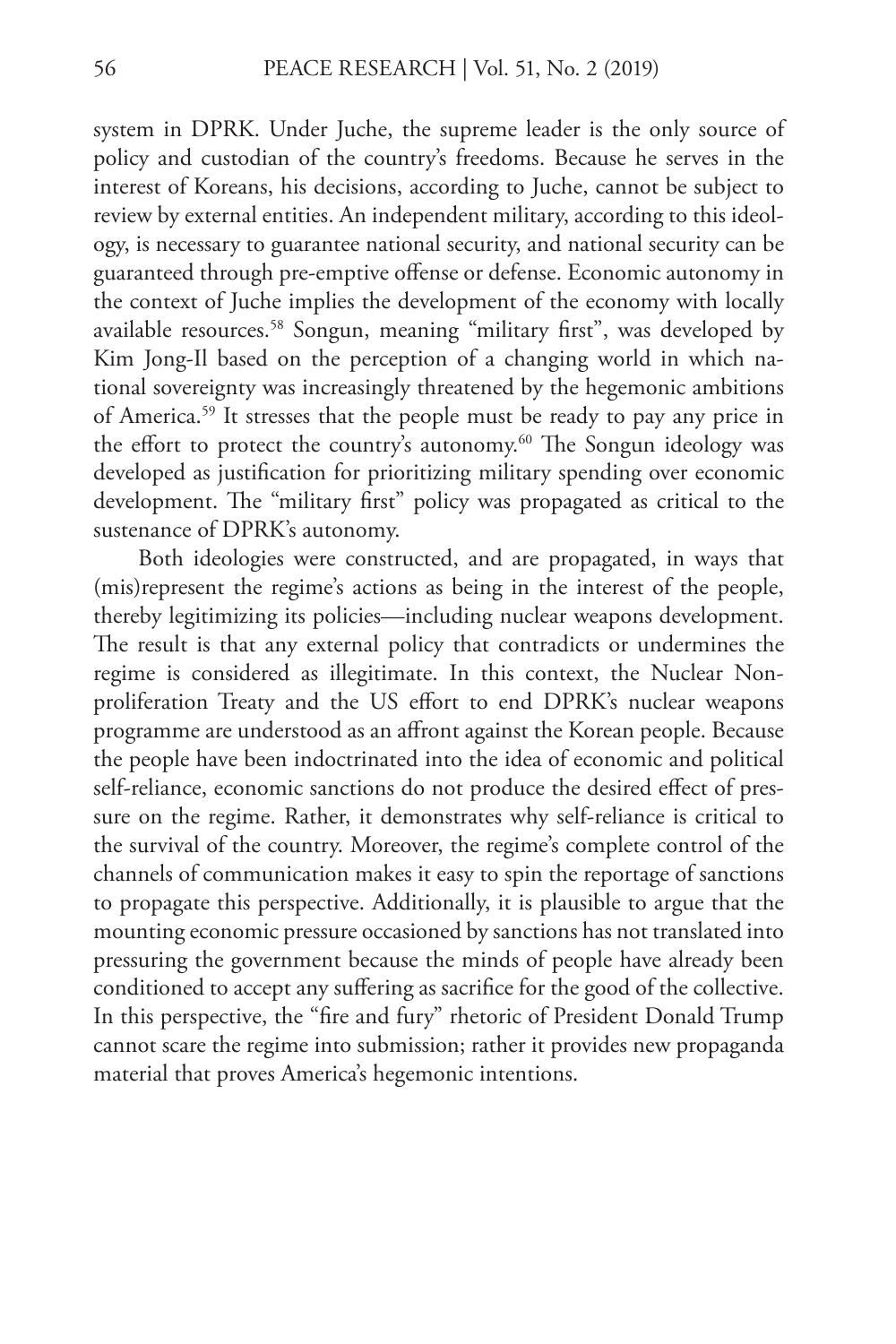## "DEFEATING" DPRK'S STRONGMEN BY WINNING HEARTS AND MINDS AT THE GRASSROOTS

In "The Strategy of Nonviolent Defense", Robert Burrowes surmised as follows:

 ... the power of the opponent elite to conduct the aggression depends on the level of support that their strategy commands. This includes the support that is offered from . . . key social groups . . . Therefore, a strategy to undermine the power of the opponent elite should be directed at their centre of gravity; that is, it should aim to alter the will of those key social groups . . . that support the aggression.<sup>61</sup>

Applied to DPRK, the power of Kim Jong-Un to continue developing nuclear weapons depends, not on its existing military arsenal, but on the support of the programme by the civilian population. Thus, the key to halting further nuclear weapons development lies in policies that erode the people's support for the nuclear programme. The current sanction regime does not accomplish this; it only serves to increase the desire for nuclear weapons as an insurance against foreign aggressors. Moreover, sanctions or any other form of coercive diplomacy undermines the dignity of the person or nation on whom it is exercised.

Thus, the international community should be contradicting Pyongyang's propaganda, not fuelling it. In other words, the conflict must be understood as a battle over the civilian population in DPRK and the strategy of the international community must be constructed to reflect this understanding for it to be successful. One way to erode the people's support for Pyongyang is to create cognitive dissonance by easing sanctions and using strategic aid to improve their living conditions in ways that contradict the regime's misinformation campaign. By strategic aid, I mean aid that will directly improve education, health, food availability, transportation, and any other sector that directly impacts people's lives. Changing the policy of the international community towards DPRK does not guarantee that the people will begin to question the regime's propaganda. After all, the only information that gets to the people through the mass media are those sanctioned by Pyongyang. So, how can this contradictory information be transmitted to ordinary North Koreans?

Inter-Korean contact at the grassroots holds the key to peace between the two Koreas and the resolution of the conflict between DPRK and the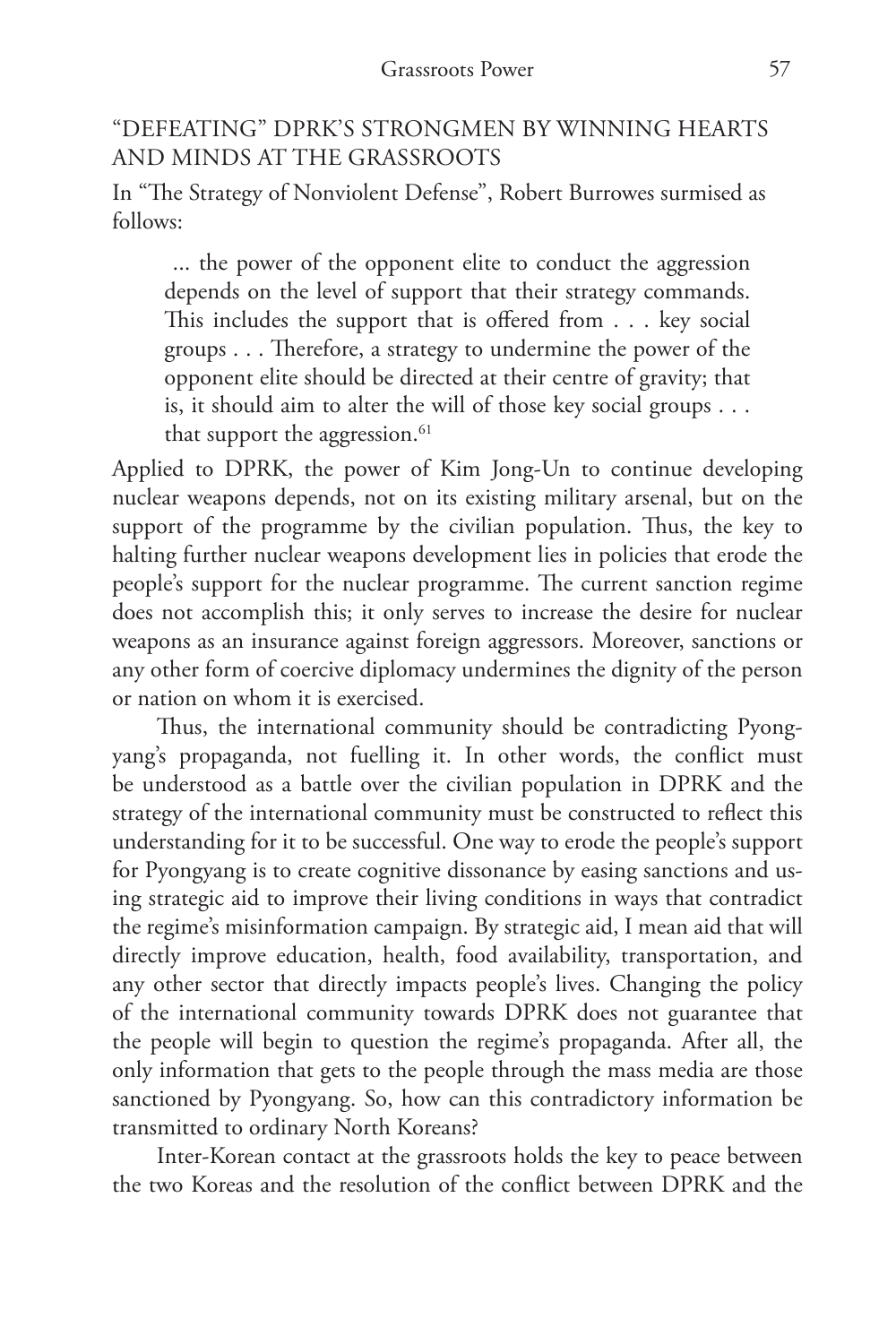international community. John Paul Lederach sees middle-range leaders, such as educators, business people, and clergy as an important element of peacemaking because they are connected to both decision-makers and ordinary civilians.<sup>62</sup> In contrast to this vision, I argue that the ordinary civilians in DPRK are the significant agents for peace in the region given that the so-called middle-range leaders are appendages of the Kim regime. Therefore, what the international community should be doing is facilitating the creation of a peace force within South Korea to engage with ordinary North Koreans. Through such engagement, contrary information will be shared, thus creating a new consciousness. It is this new consciousness that will lead North Koreans to begin to question their support for the regime's nuclear weapons programme.

#### CONCLUDING REFLECTIONS

The sanctions imposed on DPRK are ineffective because they adversely impact the civilian population who are critical to the effort to halt Pyongyang's nuclear programme. The Korean people are key to restoring peace in the Korean peninsula. They are the ones to pressure the political leaders to a point where genuine negotiations with the international community will be in their best interest. However, this process of change cannot be initiated through sanctions because it alienates the very people who should be championing it. However, many questions remain. For example, how can the peoples of the two Koreas organise without the Kim regime cracking down on its own people? I doubt that that the regime will respond politely to grassroots mobilisation for change. Even so, this does not spell doom for the future of the peace force discussed in the previous section. The people's resilience, developed under a brutal dictatorship and US sanctions, can become the foundational element of the peace force. The most important actions that should take place now are those that will bring about its development—change the current policy towards DPRK and publicize the good deeds of the international community through inter-Korean interaction at the grassroots.

To conclude, this is only "one slice of the pie." After the civilian population is brought on board, other key stakeholders in the conflict must also take steps to disincentivize nuclear weapons development. As the saying goes, "what is good for the goose is good for the gander." If the US, Russia and others are committed to the non-proliferation of nuclear weapons, they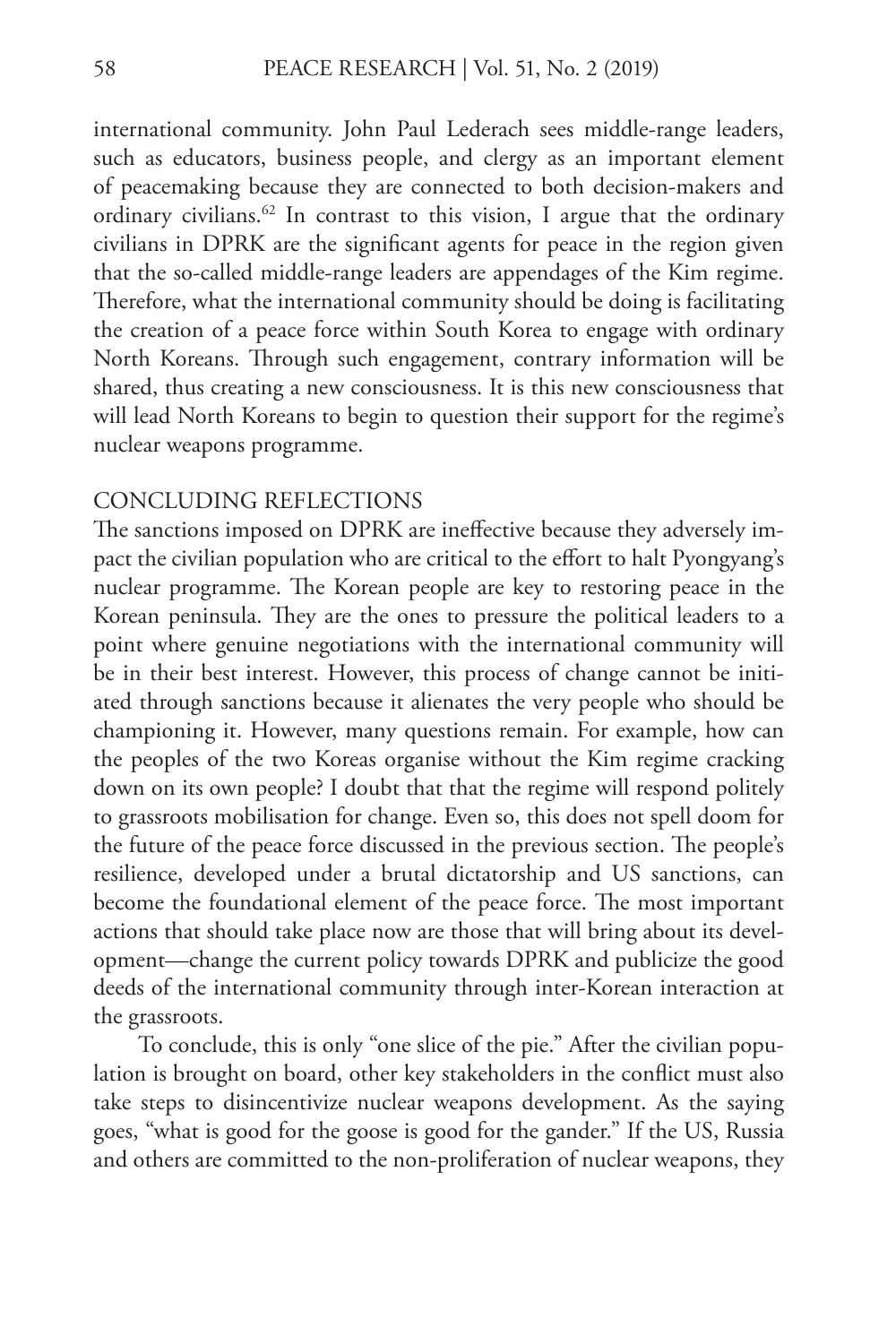too should destroy their stockpiles through a safe and internationally supervised process. If the US is committed to a nuclear-free Korean peninsula, it should provide some security guarantees to Pyongyang, such as, for example, signing a peace agreement to replace the 1953 Armistice Agreement. The DPRK conflict is a complex one, but the first step to solving it lies in getting the civilian population on board. They are the "prize" to be won. The Kim regime understands this, but the international community, especially the US, is yet to comprehend their significance.

### ENDNOTES

- 1. Nicholas D. Anderson, "Explaining North Korea's Nuclear Ambitions: Power and Position on the Korean Peninsula," *Australian Journal of International Affairs* 71, no. 6 (2017): 621-641.
- 2. See, for example, Young C. Kim, "North Korea's Strange Quest for Nuclear Weapons," *Problems of Post-Communism* 50, no. 2 (2003): 3-11.
- 3. See, for example, Dongsoo Kim, "The Obama Administration's Policy toward North Korea: the Causes and Consequences of Strategic Patience." *Journal of Asian Public Policy* 9, no. 1, (2016): 32-44.
- 4. Jin A. Kim, "UN Sanctions as an Instrument of Coercive Diplomacy against North Korea," *The Korean Journal of Defense Analysis* 26, no. 3 (2014): 315–332.
- 5. Garry Clyde Hufbauer Jeffery J. Schott, and Kimberly Ann Elliott, *Economic Sanctions Reconsidered: History and Current Policy*  (Washington, DC: Peterson Institute for International Economics, 1990), 2.
- 6. Ruediger Frank, "The Political Economy of Sanctions Against North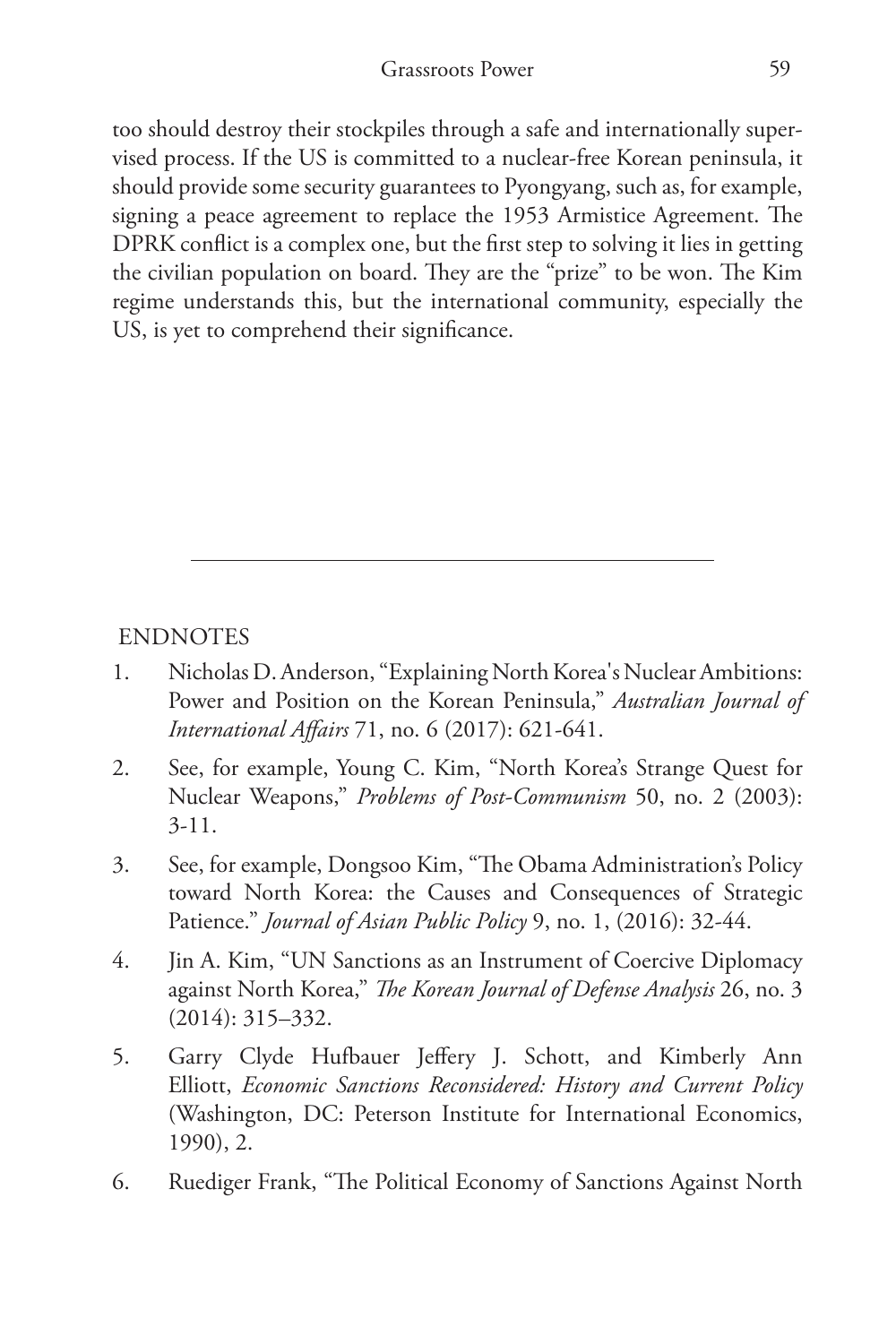Korea," *Asian Perspective* 30, no 3 (2006): 5-36.

- 7. Jiyoun Park, "Why Targets of Economic Sanctions React Differently: Reference Point Effects on North Korea and Libya," *International Journal of Conflict and Violence* 11, no. 1 (2017): 1-14.
- 8. Frank, "The Political Economy of Sanctions," 7.
- 9. Frank, "The Political Economy of Sanctions," 8.
- 10. Nitya Singh and Wootae Lee,: A Comparative Case Study of India and North Korea." *Journal of Asian Public Policy* 4, no. 2 (2011): 171-186.
- 11. Johan Galtung, "On the Effects of International Economic Sanctions, with Examples from the Case of Rhodesia," *World Politics* 19, no. 3 (1967): 26-48.
- 12. Singh and Lee, "Survival from Economic Sanctions," 175.
- 13. Peter van Bergeijk, *Economic Diplomacy and the Geography of International Trade* (Northampton, MA: Edward Elgar, 2009).
- 14. Navin Bapat and Bo Ram Kwon, "When Are Sanctions Effective? A Bargaining and Enforcement Framework," *International Organization*  69, no. 1 (2015): 131-162.
- 15. Hufbauer, et.al., *Economic Sanctions Reconsidered*.
- 16. Frank, "The Political Economy of Sanctions," 12.
- 17. William H. Kaempfer and Anton D. Lowenberg, "The Theory of International Economic Sanctions: A Public Choice Approach," *American Economic Review* 78, no. 4 (1988): 786–793.
- 18. Haeyoung Kim, "Stifled Growth and Added Suffering," *Critical Asian Studies* 46, no. 1 (2014): 91-112.
- 19. Semoon Chang, "The Saga of U.S. Economic Sanctions Against North Korea," *The Journal of East Asian Affairs* 20, no. 2 (2006): 109-139.
- 20. Chang, "The Saga of U.S. Economic Sanctions," 113.
- 21. Chang, "The Saga of U.S. Economic Sanctions," 114.
- 22. Kim, "UN Sanctions as an Instrument," 315.
- 23. Kim, "UN Sanctions as an Instrument," 315.
- 24. In-Taek Hyun, "An Enduring Dilemma on the Korean Peninsula: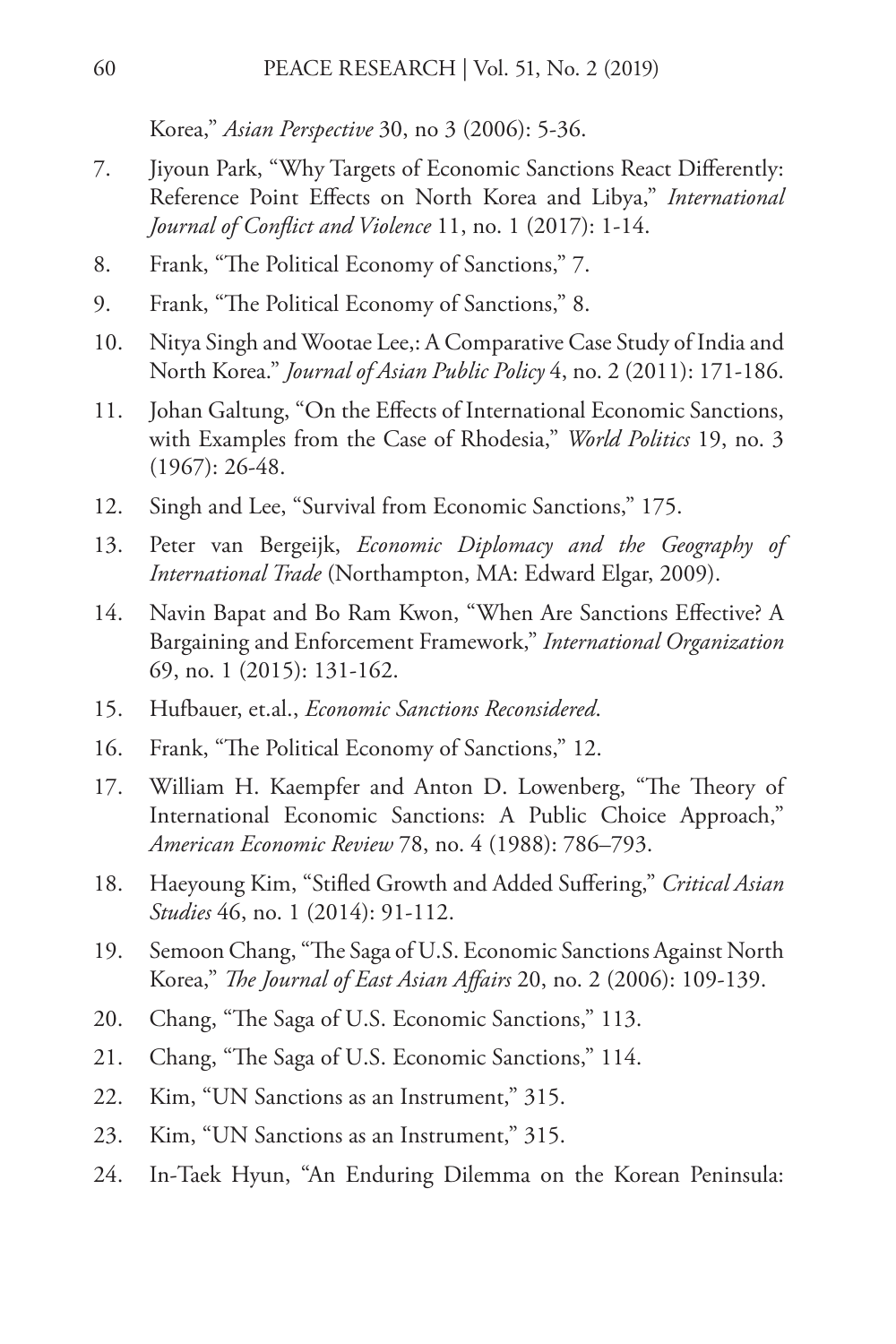The North Korean Nuclear Conundrum and South Korea's Strategic Choices," *The Korean Journal of Defense Analysis* 28, no. 2 (2016): 163-180.

- 25. Dona Borak, "Trump Administration slaps more Sanctions on North Korea" *CNN Business,* 22 November, 2017, http://money.cnn. com/2017/11/21/news/economy/treasury-north-korea-sanctions/ index.html.
- 26. Joy Gordon, "Smart Sanctions Revisited," *Ethics and International Affairs* 25, no. 3 (2011): 315-335.
- 27. Hyun, "An Enduring Dilemma," 168.
- 28. Mun Suk Ahn, "What Is the Root Cause of the North Korean Nuclear Program?" *Asian Affairs: An American Review* 38, no. 4 (2011): 175-187.
- 29. Stephan Haggard and Marcus Noland, F*amine in North Korea Redux?,* Working Paper 08-9 (Washington, DC: Peterson Institute for International Economics, October 2008), 63.
- 30. Jongseok Woo, "Structural Impediments, Domestic Politics, and Nuclear Diplomacy in Post-Kim Il-sung North Korea," *Pacific Focus: Inha Journal of International Studies* 30, no. 1 (2015): 59-77.
- 31. Hyo Jong Son, "Nuclear Dilemma of North Korea: Coexistence of Fear and Ambition," *The Korean Journal of Defense Analysis* 29, no. 2 (2017): 195-211.
- 32. Woo, "Structural Impediments, Domestic Politics."
- 33. See, for example, Son, "Nuclear Dilemma of North Korea."
- 34. Son, "Nuclear Dilemma of North Korea," 198.
- 35. Woo "Structural Impediments, Domestic Politics."
- 36. Dae-Sook Suh, "Military-First Politics of Kim Jong Il," *Asian Perspective* 26, no. 3 (2002): 145-167.
- 37. Sun Lee Dong, "Causes of North Korean Belligerence," *Australian Journal of International Affairs* 66, no. 2 (2012): 103-120.
- 38. Ahn, "What Is the Root Cause," 183.
- 39. Suh, "Military-First Politics of Kim Jong Il," 147.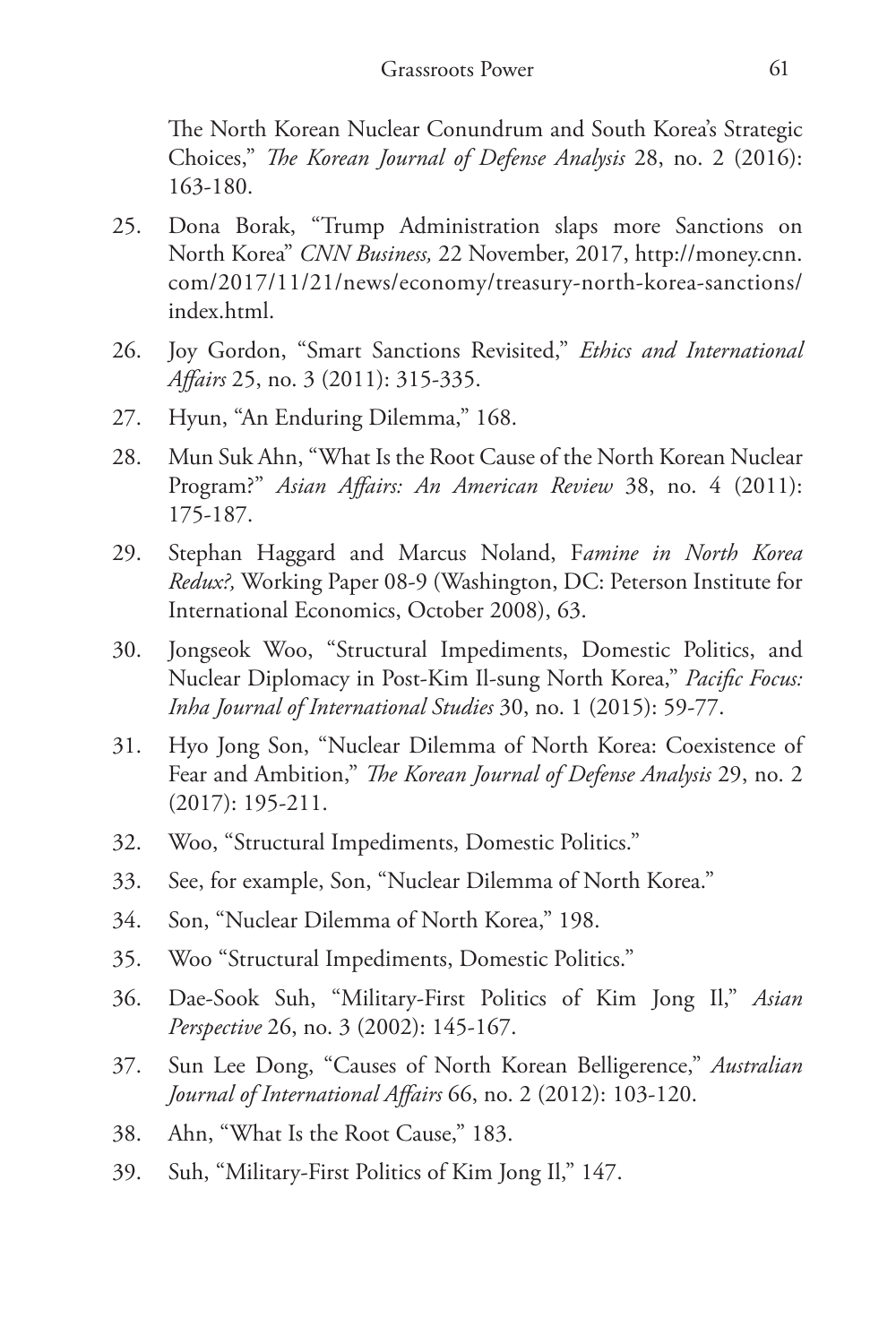- 40. Suh, "Military-First Politics of Kim Jong Il," 146.
- 41. Seong-yong Park, "North Korea's Military Policy under the Kim Jongun Regime," *Journal of Asian Public Policy* 9, no. 1 (2016): 57-74.
- 42. Dong "Causes of North Korean Belligerence," 105.
- 43. Frank, "The Political Economy of Sanctions," 15-16.
- 44. Hyun, "An Enduring Dilemma," 167.
- 45. Kim, "UN Sanctions as an Instrument," 316.
- 46. Aidan Foster-Carter, "South Korea has lost the North to China," Financial Times, 20 February, 2014, https://www.ft.com/content/ f8fca490-9a23-11e3-a407-00144feab7de.
- 47. Kim, "Stifled Growth and Added Suffering," 92.
- 48. Kim "Stifled Growth and Added Suffering," 91.
- 49. See, for example, Michael Brzoska, "From Dumb to Smart? Recent Reforms of UN Sanctions," *Global Governance* 9, no. 4 (2003): 519–35; Gordon, "Smart Sanctions Revisited."
- 50. Gordon, "Smart Sanctions Revisited," 315; Brzoska, "From Dumb to Smart?" 519.
- 51. Hyun, "An Enduring Dilemma," 169.
- 52. Scott Snyder and See-won Byun, "China-Korea Relations: New Sanctions, Old Dilemmas," *Comparative Connections: A Triannual E-Journal on East Asian Bilateral Relations* 18, no. 1, (2016): 91-104.
- 53. Kim, "UN Sanctions as an Instrument," 319.
- 54. Kim, "UN Sanctions as an Instrument," 319-322.
- 55. Hyun, "An Enduring Dilemma," 169.
- 56. Mikael Weissmann and Linus Hagstrom, "Sanctions Reconsidered: the Path Forward with North Korea," *The Washington Quarterly* 39, no. 3 (2016): 61-76.
- 57. Robert Huish, "The Failure of Maritime Sanctions Enforcement against North Korea," *Asia Policy* 23 (2017): 131-152. Kim, "UN Sanctions as an Instrument," 316.
- 58. Singh and Lee, "Survival from Economic Sanctions," 183.